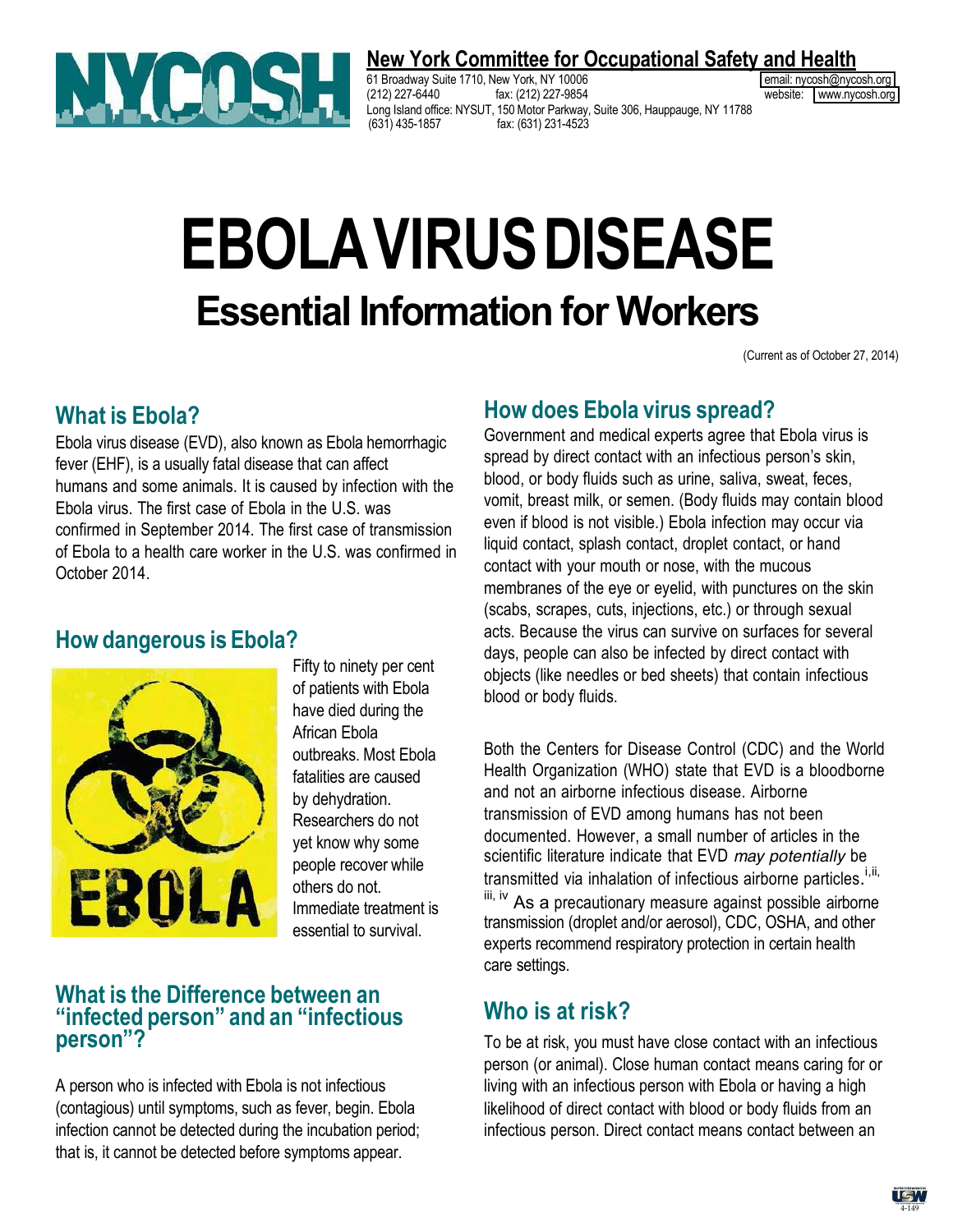## NYCOSH **EBOLA VIRUS DISEASE: Essential Information for Workers**

infectious body fluid and your mouth, nose, eyes or mucous membranes, or non-intact skin (cuts, scrapes, etc.).

Those most at risk include:

- Residents of central and west Africa.
- Persons traveling from Sierra Leone, Guinea or Liberia, who may had contact with an infectious person or animal and/or with the blod or body fluids of an infectious person or animal.
- Any other person who has close contact with an infectious person and/or with blood or body fluids from an infectious person.

The workgroup that are at highest risk of exposure in the course of performing their work duties include:

- Health care workers who me have contact with an infectious person and/or infectious waste
- Emergency medical technicians and other first responders who may have contact with an infectious person and/or infectious waste
- Hospital laundry personnel who may have contact with infectious material
- Laboratory personnel who may handle infectious samples.
- Hazardous waste and other workers who clean up!or transport infectious materials
- Airline flight crews and airline and airport ground crews who may have contact with an infectious person or with infectious surfaces or materials.

Other groups that are at lower but still at elevated risk of exposure include customs and transportation security personnel; mass transit workers; sewage and wastewater treatment workers; sanitation workers: and others.

### **What are the symptoms? When do symptoms appear?**

Symptoms usually appear 8 to 10 days after exposure. However, symptoms can appear as early as 2 days or as long as 21 days after exposure. A person who is infected with Ebola is not infectious (contagious) until symptoms, such as fever, begin. Early symptoms include sudden fever, chills, and

muscle aches. Around the fifth day, a skin rash may develop. Nausea, vomiting, chest pain, sore throat, abdominal pain, and diarrhea may follow. Symptoms become increasingly severe and may include jaundice (yellow skin), severe weight loss, mental confusion, bleeding inside and outside the body, shock, and multi-organ failure.

## **Treatment**

Currently there is no approved vaccine to prevent or treat the disease. Severely ill patients require intensive care, including hydration, electrolytes, and monitoring of blood pressure. People that are suspected or confirmed to have the disease should be isolated from other patients and treated by health care workers using strict infection control measures.

### **Worker protection**

Use "universal precautions"  $-$  treat any body fluid as if it is infectious. Proper hand hygiene and proper use of personal protective equipment (PPE) are essential Wear impermeable, disposable gloves. Gloves and other personal protective equipment must be put on and taken off properly to avoid contaminating skin or clothing (se[e](http://www.cdc.gov/HAI/pdfs/ppe/ppeposter1322)

[www.cdc.gov/HAI/pdfs/ppe/ppeposter1322.p](http://www.cdc.gov/HAI/pdfs/ppe/ppeposter1322)df). Do not reuse soiled gloves. Wash hands vigorously with soap and

water after removing gloves or after close contact with an ill person or with body fluids or surfaces that



may be contaminated. Avoid touching your mouth, eyes, and nose with unwashed or gloved hands. (Note: these are basic precautions. Additional protections are usually required, especially in health care settings. These include respiratory protection, eye protection, additional protective clothing, and decontamination.)

#### **Infection control measures in health care settings**

Patients should be isolated in single patient rooms with private bathrooms. Mechanical ventilation should be used to maintain isolation areas under negative pressure. Health care workers should wear impermeable gloves, gown, and shoe covers, goggles or face shield, and respiratory protection. NYCOSH recommends that the *minimum* level

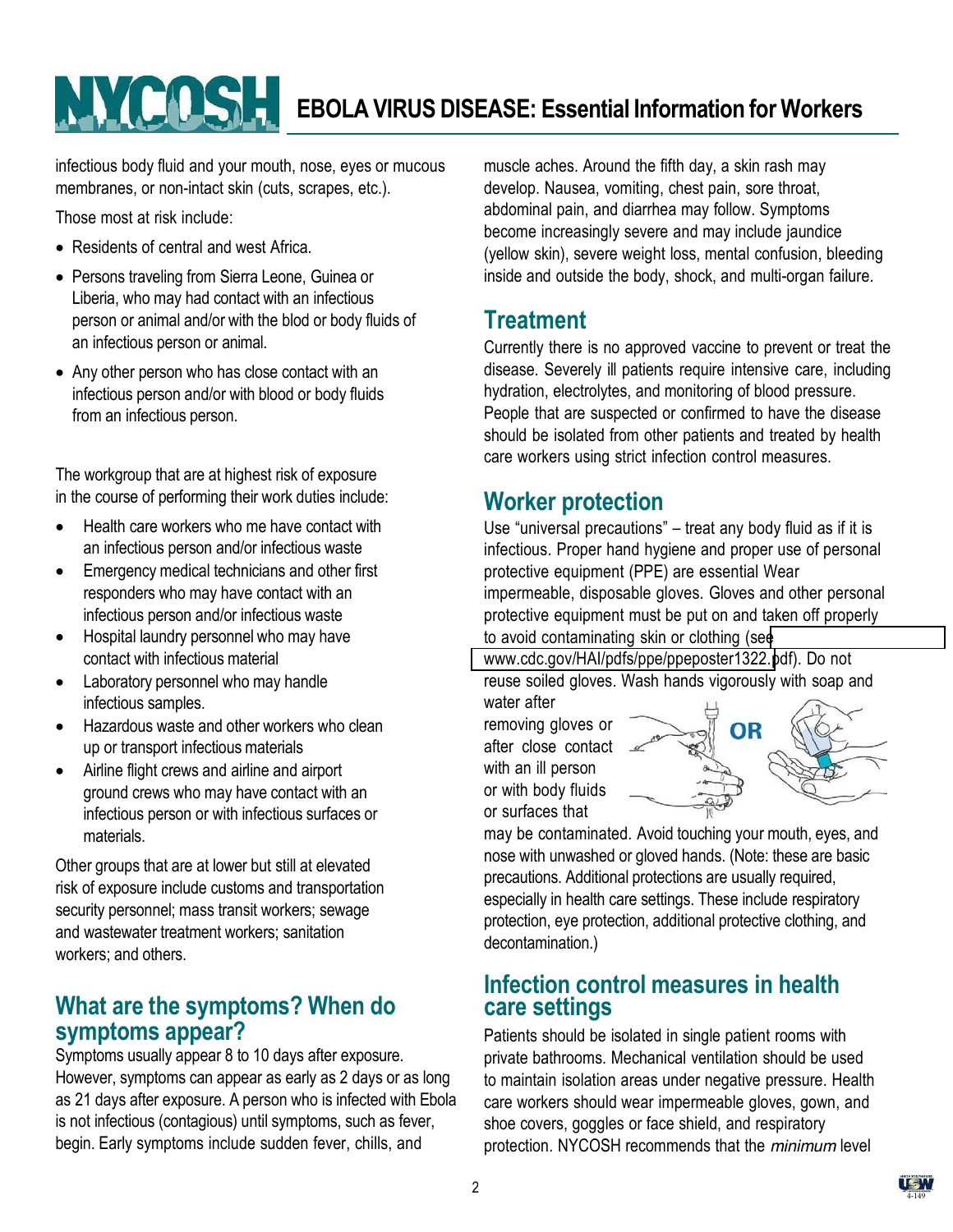## **EBOLA VIRUS DISEASE: Essential Information for Workers**

of respiratory protection in isolation areas should be a disposable N95 respirator.

#### **Medical procedures that stimulate coughing or generate aerosols (microscopic airborne liquid particles) increase health care worker risk of infection and should be avoided if possible.**

These procedures, if performed, should occur only in an airborne isolation room. CDC recommends using a disposable N95 respirator or better [\(www.cdc.](http://www.cdc.gov/vhf/ebola/index.html)) [gov/vhf/ebola/index.html\).](http://www.cdc.gov/vhf/ebola/index.html)) Expert commentary published by the Center for Infectious Disease Research and Policy

recommends using more protective a powered air-purifying respirator (PAPR) for any activity that may aerosolize body fluids. [\(www.Cidrap.umn.edu/](http://www.cidrap.umn.edu/news-perspective/2014/09/) news-perspective [/2014/09/](http://www.cidrap.umn.edu/news-perspective/2014/09/) commentaryhealth-workersneedoptimal-respiratoryprotection-ebola).



#### Environmental cleaning

and disinfection are essential. Disinfectants for Ebola virus include 10% sodium hypochlorite (bleach) solution or hospital-grade quaternary ammonium or phenolic products. Note that these products have their own health and safety concerns and should be used only with appropriate precautions.

CDC "tightened" guidance for healthcare worker PPE issued on October 20, 2014 (www.cdc.gov/vhf/ebola/hcp/proceduresfor-ppe.html ) includes:

- Any item or healthcare worker exiting an Ebola patient room should be considered potentially contaminated.
- Before working with Ebola patients, healthcare workers must receive *repeated training* and must *demonstrate competency* in!Ebola infection control practices and procedures, especially in donning/doffing proper PPE.
- While wearing PPE, no skin should be exposed.
- Each step of the PPE donning/doffing procedure must be supervised at all times by a trained observer to ensure proper worker protection.
- Signs and physical barriers (such as plastic enclosures) should be used to provide clear separation between clean areas and contaminated or potentially contaminated areas. They should be a one-way flow of care moving from clean areas (where PPE is donned and unused equipment is stored) to the patient room and to the PPE removal area (where PPE is removed and discarded).
- Healthcare workers should have access to showers after doffing of PPE.

### Occupational safety and health regulations

Employers are required to protect workers against exposure to Ebola.

#### **The OSHA Bloodborne Pathogens Standard** (29 CFR

1910.1030) requires an employer to have a written Exposure Control Plan to determine which work tasks might be "reasonably anticipated" to expose employees to infectious or potentially infectious materials. The plan must also describe the measures the employer will take to prevent or reduce exposure. These measures must include annual training of workers and providing appropriate personal protective equipment (PPE) such as impermeable gloves. Employers must provide access to hand washing facilities, or if not feasible, to antiseptic hand cleaners.



**The OSHA Personal Protective Equipment/General Requirements Standard** (29 CFR 1910.132) requires the